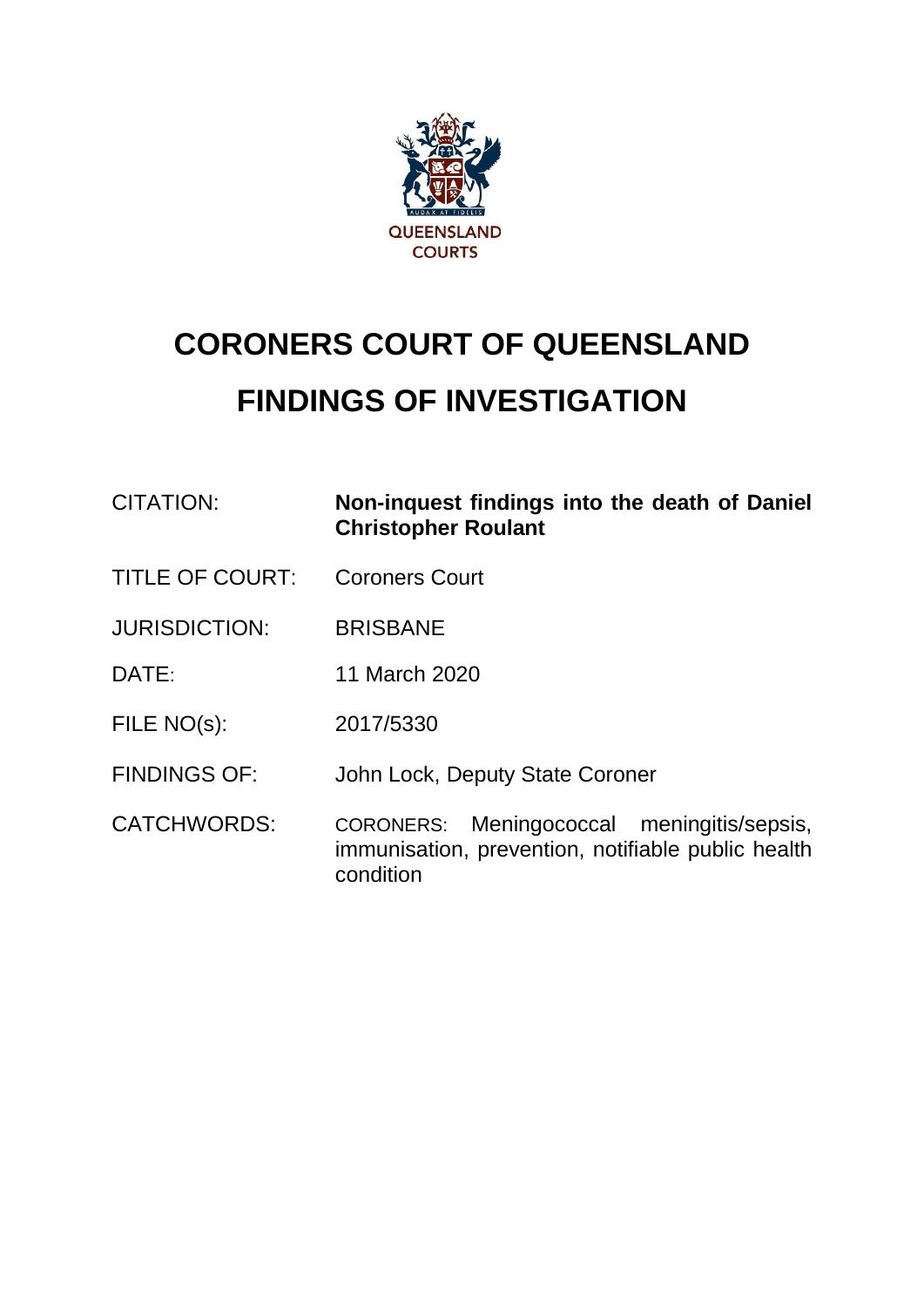# **Table of Contents**

| Other inquiries - report from Communicable Diseases Branch, Queensland Health5 |  |
|--------------------------------------------------------------------------------|--|
|                                                                                |  |
|                                                                                |  |
|                                                                                |  |
|                                                                                |  |
|                                                                                |  |
|                                                                                |  |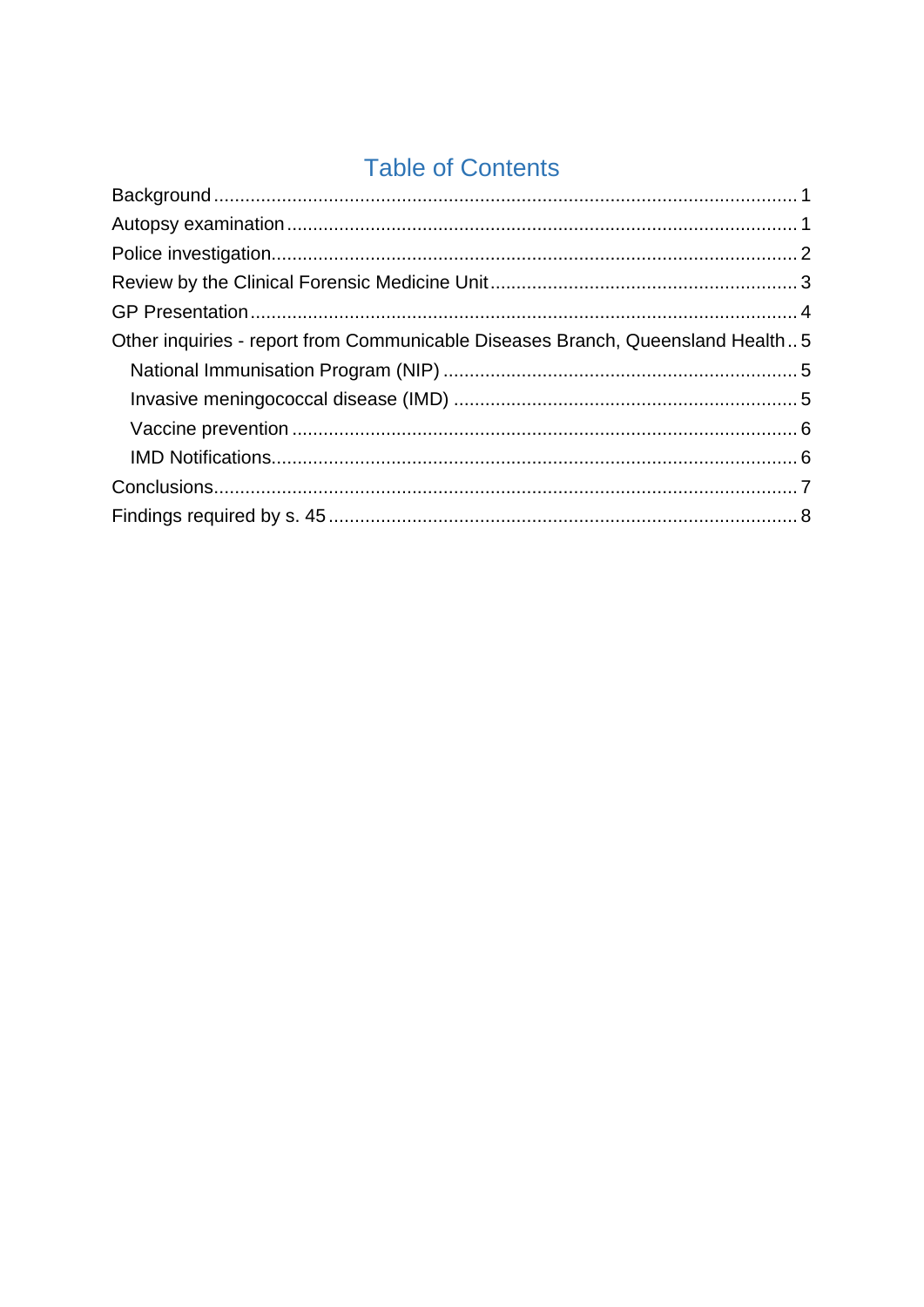# <span id="page-2-0"></span>**Background**

- 1. Daniel Christopher Roulant was aged 22. His medical history included mild idiopathic thrombocytopenic purpura and a previous stress fracture of the L3 vertebra.
- 2. He had recently seen a GP on 23 November 2017 with symptoms of a cold and mild fever. When seen by his GP it was noted his ear, nose, throat and chest were all clear. His temperature was 37.4. The diagnosis was of a viral head cold.
- 3. Daniel attended at his workplace on 29 November 2017 but left early because he was feeling unwell. During the shift on 29 November he stated he was feeling unwell and he took the opportunity of lying down and he went to sleep. When he woke up he left early at 6:45 pm.
- 4. Witnesses who were present at the place where he resided stated that in the early evening of 29 November 2017 Daniel looked tired when he came home. Daniel told them he had slept through his shift and he had a headache and he was observed to be holding his head.
- 5. Later the next day Daniel had not been seen by his flatmate but this was not uncommon. At around 10:30 pm his flatmate entered his bedroom and found him unresponsive in his bed. Queensland Ambulance Services were called and attended, however he could not be resuscitated.
- 6. Queensland Police attended the scene and considered there were no suspicious circumstances suggestive of third party involvement.

#### <span id="page-2-1"></span>**Autopsy examination**

- 7. An external examination showed a purpuric rash over the entire body.
- 8. An internal post-mortem examination showed purulent meninges over the surface of the brain consistent with meningitis. Histology confirmed the presence of meningitis with extensive acute inflammation.
- 9. There was early haemorrhage within the adrenal glands, neutrophilic infiltrate in the spleen, haemorrhage in the lungs, and in conjunction with the purpuric rash, the forensic pathologist opined the features were consistent with meningococcal sepsis. Microbiology tests confirmed the presence of Neisseria meningitis (meningococcus) in the brain tissue.
- 10. There was severe coronary atherosclerosis in the left anterior descending coronary artery.
- 11. The forensic pathologist stated that meningococcal disease causes severe infection including inflammation of the lining of the brain and/or sepsis. There was evidence of both of these in this case.
- 12. Meningococcal disease is one of the main causes of meningitis in young adults. Patients who develop sepsis can deteriorate rapidly and this is associated with a higher mortality rate than meningitis alone.
- 13. Although he was a young man, Daniel had severe coronary atherosclerosis and in the setting of sepsis this would have reduced his cardiovascular reserve and was potentially a contributing factor.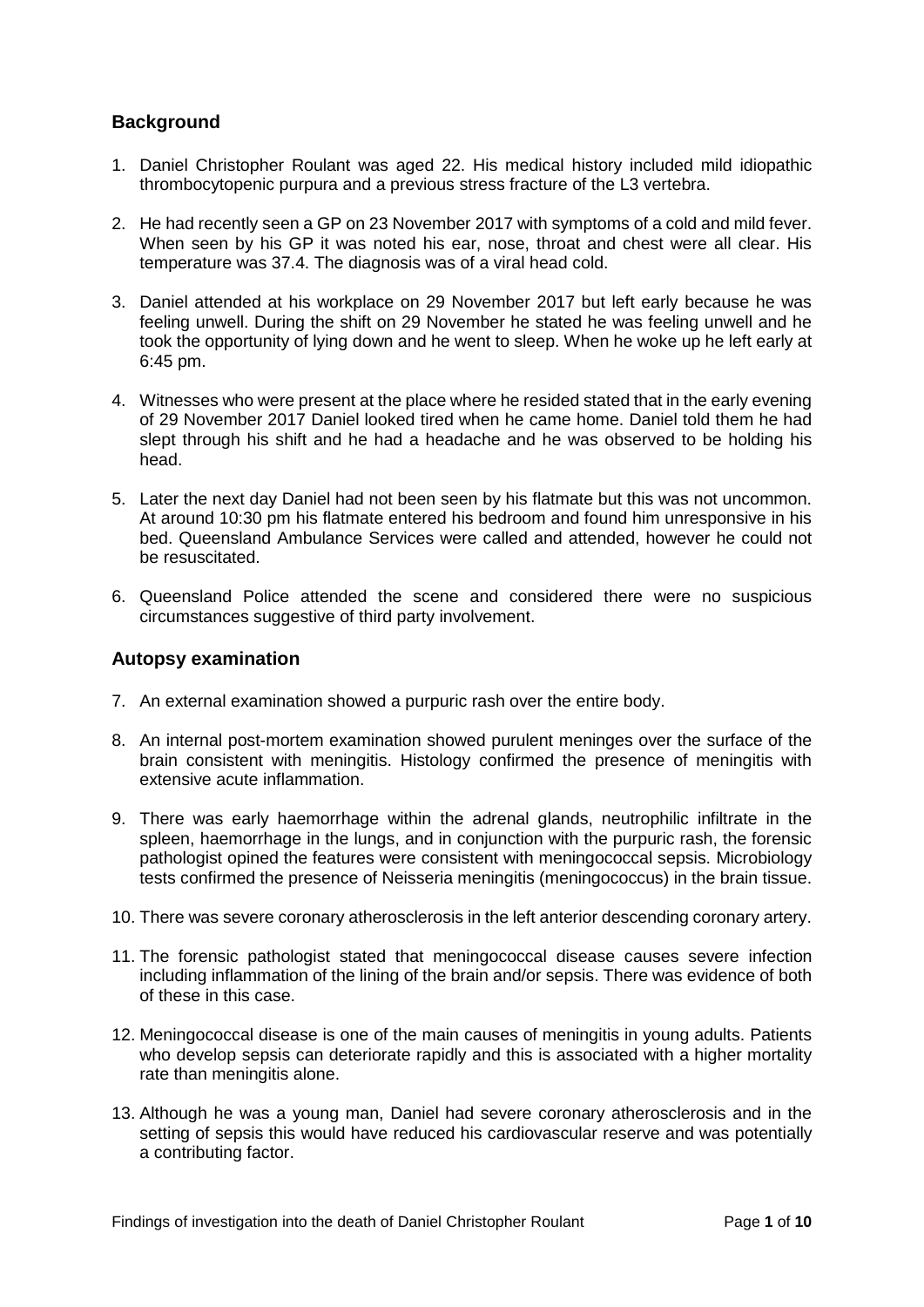# <span id="page-3-0"></span>**Police investigation**

- 14. Police obtained a number of statements from those who had associated with Daniel in the period prior to his death.
- 15. Lorenne Blinks is the venue manager at Cloudland. In her statement she stated that during the preceding two weeks before his death Daniel had been suffering from what she believed to be the flu. He had flulike symptoms such as coughing and a running nose.
- 16. On 23 November 2017 he took a day off sick. For his next shift he produced a Doctor's certificate stating he had been unfit to attend that day. A copy of the certificate was produced and signed by Dr Marco Zorzetto.
- 17. On 29 November 2017 Daniel was rostered to work from 1:15 pm until 10 pm and/or midnight depending on the shift requirements. That afternoon Daniel told Ms Blinks he was not feeling well and he was shivery. At about 4:44 pm he sent her a text which stated "can I talk to you after the meeting. I am so sick, I feel like I am going to faint, on the back steps in the heat". She was in a meeting at the time and did not see the text immediately.
- 18. Later Daniel laid down in the function room where he went to sleep. His supervisor walked through the room several times while he was sleeping and he seemed okay. He woke up and clocked off at 6:45 pm. A copy of attendance records and timesheets confirm he had clocked on at 1:15 pm and clocked off at 6:45 pm.
- 19. Daniel was supposed to be working the next day and when he did not arrive Ms Blinks sent him a message asking if he was coming to work. He had not replied and she assumed he was sick again.
- 20. Nicholas McQueen shared a house at Woolloongabba with three other males including Daniel. Mr McQueen worked during the day and as Daniel's shifts were in the afternoon/evening and occasionally during the day it was not uncommon for him to not see Daniel from anywhere from a couple of days to a week.
- 21. He last saw Daniel on the evening of 27 November 2017. Daniel appeared to be fine and well at that time.
- 22. Damon Nevis was present at the house on 29 November 2017 visiting his friend Joseph Potter. He arrived at around 11 am or midday and they were watching a movie. He recalls that around 1 pm Daniel came out of his room and they had a brief chat and he seemed fine at this time. Daniel then left for work. Mr Nevis recalls Daniel came home early at around 6:30 to 7 pm. Daniel mentioned he was tired and had slept through his whole shift. Mr Nevis noticed he looked a bit tired. Daniel did not say anything about not feeling well. Mr Nevis asked Daniel if he wanted to play PlayStation but he said he wanted to go to bed. Mr Nevis recalls that shortly after he and his friend Steven Stefanou left the house.
- 23. Steven Stefanou also provided a statement saying on 29 November 2017 they visited Joseph Potter at his share house. He recalls they arrived around 11 am and sometime in the first hour he saw Daniel come out of his room and say hello. At the time Daniel seemed normal, healthy and not unwell. Daniel then got ready to go to work and left shortly after. In his statement Mr Stefanou states that around three hours later at about 2 or 3 in the afternoon Daniel arrived home. In his statement Mr Stefanou stated he is not really sure on this time as they had been playing PlayStation all day and it felt only a couple of hours had passed but it could have been closer to late afternoon. He recalls discussing with Daniel the fact that he was home earlier than expected and Daniel mentioned he had slept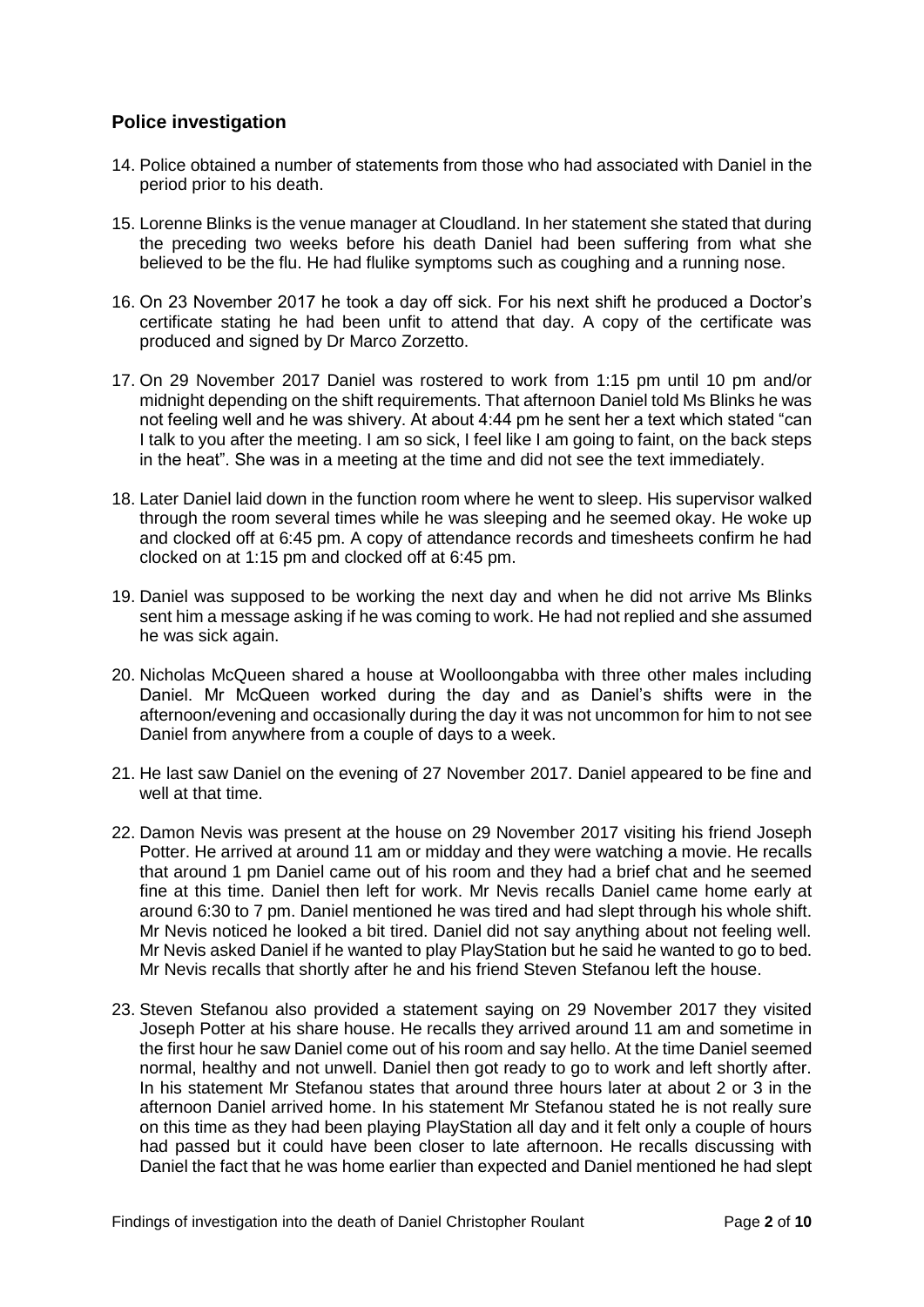during his shift and he had a headache. Daniel said he did not want to play games and wanted to go and sleep it off. He recalls Daniel was looking pretty rundown and more than usual and was holding his head a lot similar to when you have a bad headache. Mr Stefanou left around 7 pm.

- 24. Joseph Potter says he saw Daniel on the afternoon/evening of 29 November 2017. He saw Daniel go to work that morning and did not notice anything different or out of character with Daniel. His two friends Damon and Steven were present at the house that day. He recalls it was around 5 pm when Daniel came home from work. He recalls asking Daniel about how his shift had gone and remembers him saying that he had slept through most of the shift and he appeared to be flustered. Daniel then walked off to his bedroom and he went to bed later that night.
- 25. Joseph was at home all day on 30 November 2017. He had not seen Daniel at all and thought that was a little odd but it was not uncommon for him not to see Daniel. Joseph later left the house to go for a run but was only way for 30 minutes.
- 26. On 30 November 2017 Mr McQueen arrived home from his work at about 2:30 pm. One of the other housemates Joseph Potter and two other friends were present. Mr McQueen then visited his parents and returned at around 8:30 to 9 pm. The other two friends had left by this time.
- 27. At around 10:20 pm Joseph received a message from Daniel's sister April. She asked him to check on Daniel as they had not heard from him in a few days. He tried to call and text Daniel but there was no response. He went to his bedroom and knocked on the door and there was no response. Mr McQueen heard Joseph banging on Daniel's door. Joseph told him that Daniel's sister April had messaged him saying they had not heard from Daniel in a few days. After knocking and receiving no response they opened the bedroom door and saw Daniel lying on his bed. His arms and legs were sticking up. They tried to rouse Daniel but there was no response. Joseph could see red dots on Daniel's body. He sort of knew Daniel had passed away. They called 000 and on instructions from ambulance services pulled Daniel off the bed and commenced CPR. A short time later two ambulance officers arrived and attended to Daniel but told them shortly after that he had died.

## <span id="page-4-0"></span>**Review by the Clinical Forensic Medicine Unit**

- 28. Dr Ian Home of the CFMU reviewed the GP records. Dr Home noted Daniel notably had a past medical history of marginally low platelet count that was diagnosed as a mild form of idiopathic thrombocytopenia purpura. Although labelled as ITP there were no reports of bleeding or bruising.
- 29. On 23 November 2017 Mr Roulant attended his GP Dr Marco Zorcetto with symptoms of a cold and fever. Examination revealed a low grade fever of 37.4°C (normal range 36.1– 37.2° C). Examination of his ears, nose, throat and chest appeared unremarkable. A diagnosis of a viral illness was made and he was provided a medical certificate for one day off work. A pathology request form was provided to "check platelet count".
- 30. Six days later Mr Roulant became unwell at work. On returning home he informed his flatmates he had slept whilst at work and had a headache. He then went to bed. He was found unresponsive the following day.
- 31. An autopsy examination noted the cause of death was meningococcal meningitis and sepsis.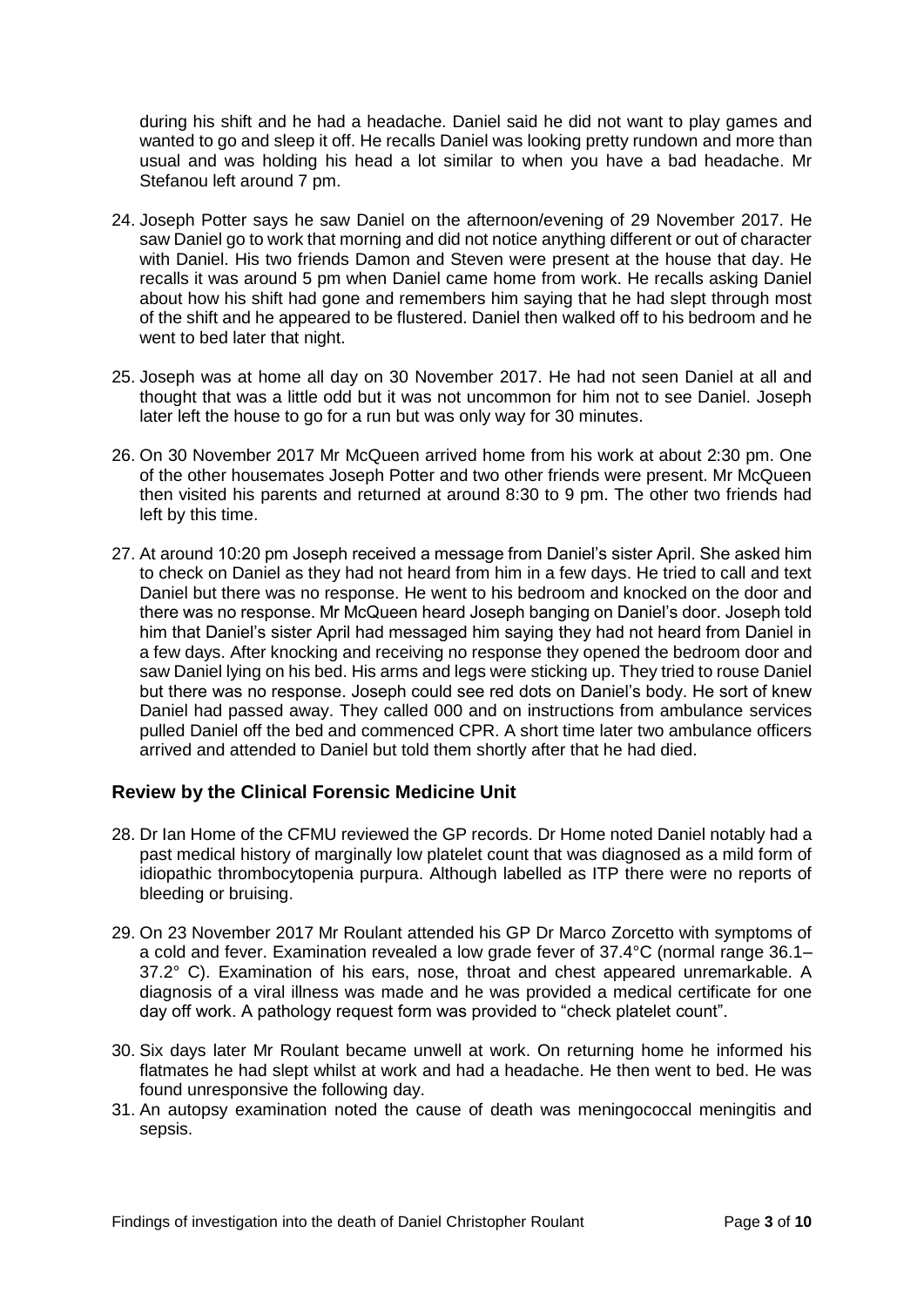- 32. Dr Home stated that six days has lapsed between the GP visit and death. The diagnosis at time was a viral head cold. Whilst a low-grade fever was present, there was no indication of neck stiffness, change in mental state, severe headache or the existence of petechia to suggest meningitis should have been considered at the time.
- 33. Following the GP visit his flatmates recall him appearing fine and well over the next few days up until he departed for work on 29 November 2017. Later that afternoon he subsequently became unwell and began shivering.
- 34. Based on this evidence, Dr Home opined that it was apparent Mr Roulant's symptoms improved following his visit to the GP. He then became acutely unwell whilst at work on the afternoon of 29 November 2017. Whilst recent viral illness can increase susceptibility to meningitis, there was no way for the GP to foresee that Mr Roulant would develop meningitis six days later.<sup>1</sup>
- 35. Dr Home stated it was not entirely clear why a blood test was requested for a simple head cold but speculated that this was to ensure his already borderline platelet count did not drop further, which is a common occurrence with viral infections. As to why he was advised to wait a week before having the blood tests Dr Home speculated this was done in order to give the body a chance to recover and restore the platelet count.

# <span id="page-5-0"></span>**GP Presentation**

<u>.</u>

- 36. Daniel attended his GP Dr Marco Zorzetto at the Holland Park Family Medical Practice.
- 37. Daniel had attended his practice on 23 November 2017. The consultation indicated he had a viral head cold. He did not have a history to suggest an influenza-like illness.
- 38. Daniel's last influenza immunisation at his practice was in 2014. Influenza was not entertained on the day because clinically the presentation was not of an influenza infection.
- 39. At the consultation on 23 November 2017 blood tests were ordered to be conducted and there was a suggestion that Daniel wait a week before going for the blood tests. Dr Zorzetto recalls he did make that suggestion. The blood test was suggested to be done after he was clinically well overall. He did not want the presence of a viral infection to effect the interpretation of the results.
- 40. Dr Zorzetto was aware Daniel had been diagnosed with idiopathic thrombocytopenic purpura. Dr Zorzetto was asked to comment on the suggestion that Daniel therefore had a weakened immune system, making him more susceptible and vulnerable to meningococcus and whether he took that into account when reviewing Daniel. Dr Zorzetto stated he does not agree that ITP makes a patient more susceptible to meningococcal infection per se or indeed any specific infection. ITP can result in the patient being more susceptible to bleeding/haemorrhage. The concurrent viral head cold could decrease platelet numbers.
- 41. Dr Zorcetto was not aware Daniel had not been immunised against meningococcal infection. He was aware there had been an increase in numbers of meningococcal infection. In his clinical opinion at the time there were no pointers to meningococcal infection when he examined Daniel. His presentation and examination pointed most heavily towards a simple viral head cold with a current low-grade fever.

<sup>1.</sup>  $1$  The same opinion was expressed by the CDB in its report to the coroner where it opined that it would not have been possible to prevent the course of events from the diagnosis of flulike illness on 23 November 2017.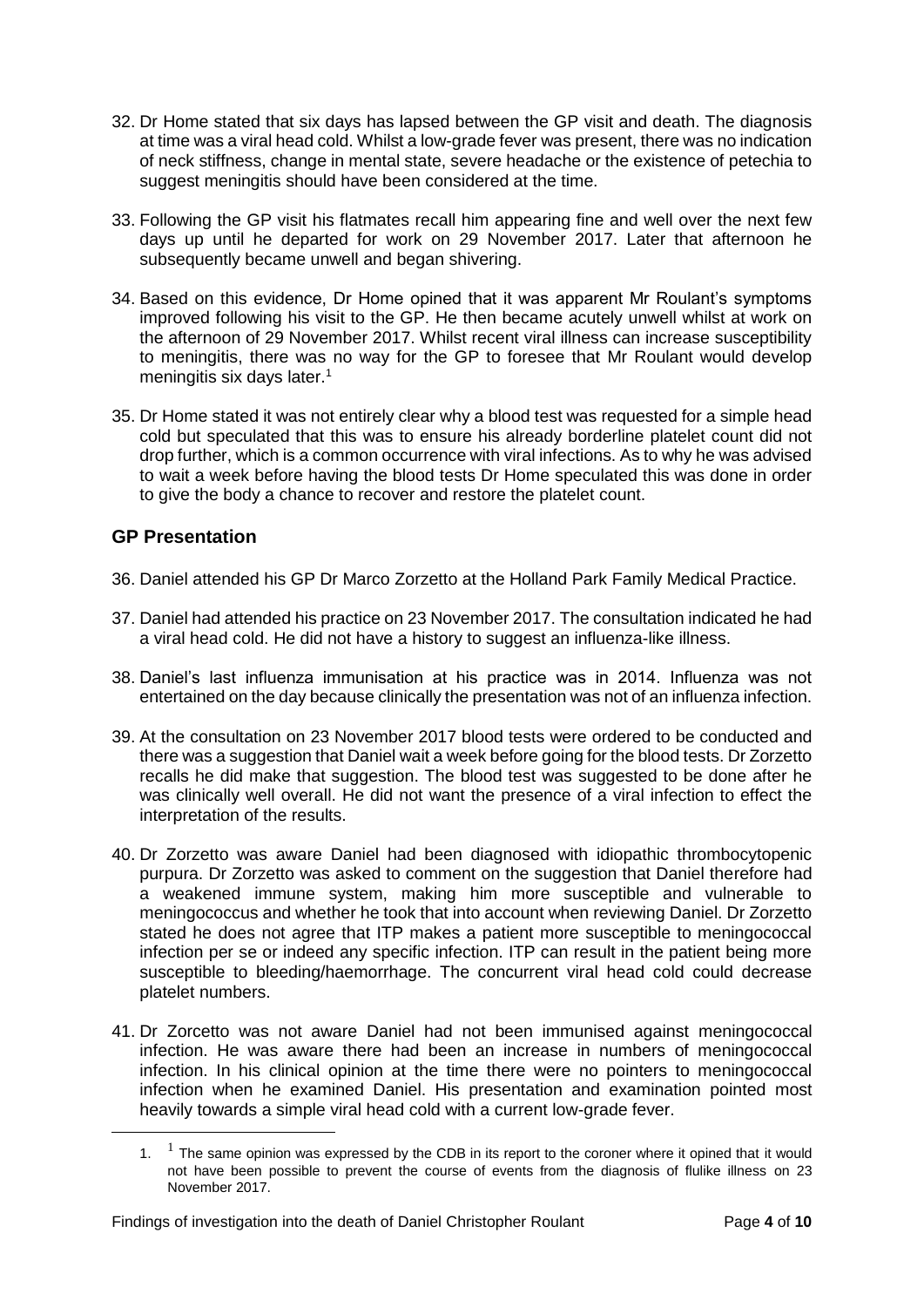#### <span id="page-6-0"></span>**Other inquiries - report from Communicable Diseases Branch, Queensland Health**

- 42. The Communicable Diseases Branch (CDB) is one of five branches within the Prevention Division (PD) for Queensland health. The PD aims to improve health through the promotion and protection of health and well-being, detection and prevention of diseases and injury, and supporting high quality healthcare service delivery.
- 43. The CDB provides statewide leadership in the prevention and control of communicable diseases and emerging infectious diseases of public health significance.
- 44. Public Health Units are located within hospital and health services across Queensland and are responsible for the operational management of public health issues and focus on protecting health, preventing disease, illness and injury and promoting health and wellbeing and a population level. The laboratory services provided by Forensic and Scientific Services is also an essential component of the statewide delivery of public health functions.

#### <span id="page-6-1"></span>**National Immunisation Program (NIP)**

- 45. Immunisation is a simple, safe and effective way of protecting the community against disease. Immunisation not only protects individuals from life-threatening diseases, but also reduces the spread of those diseases.
- 46. The NIP aims to increase National immunisation coverage to reduce the number of cases of diseases that are preventable by vaccination. Vaccines are provided free for people in an eligible risk groups.

#### <span id="page-6-2"></span>**Invasive meningococcal disease (IMD)**

- 47. Meningococcal disease is a severe, rare infection that occurs when meningococcal bacteria invade the body from the throat or nose. Meningococcal disease occurs in two main forms (or a combination of these two forms):
	- a. Meningococcal meningitis –when the bacteria infects the lining around the brain and spinal cord
	- b. Meningococcal septicaemia when the bacteria invades the bloodstream and causes blood poisoning.
- 48. Whilst rare, meningococcal disease is a serious illness that can quickly cause death (e.g. within 24 hours) or profound life-long disability such as brain damage, hearing loss or limb loss. There are 13 known serogroups of meningococcus. In Australia, the five most frequently notified types of meningococcal bacteria are from serogroups A,B,C,W and Y.
- 49. Meningococcal bacteria are carried harmlessly at the back of the throat or in the nose in about 10% of the community. Adolescents typically have higher rates of carriage than the rest of the community. Although most people who have the bacteria in the throat or nose remain quite well, they can spread the bacteria to others, and a few of these people may subsequently become ill. Meningococcal disease is not easily transmitted. While the bacteria can be spread via droplets from the nose or throat during coughing and sneezing, close and prolonged contact (eg. people in the same household, roommates and sexual contacts) with a person who has the bacteria in their nose or throat is usually needed for the bacteria to spread.
- 50. Treating clinicians and public health physicians are extremely careful about who gets clearance antibiotics and who does not. In each case, public health clinicians seek to identify those considered to be close contacts. Close contacts are generally considered to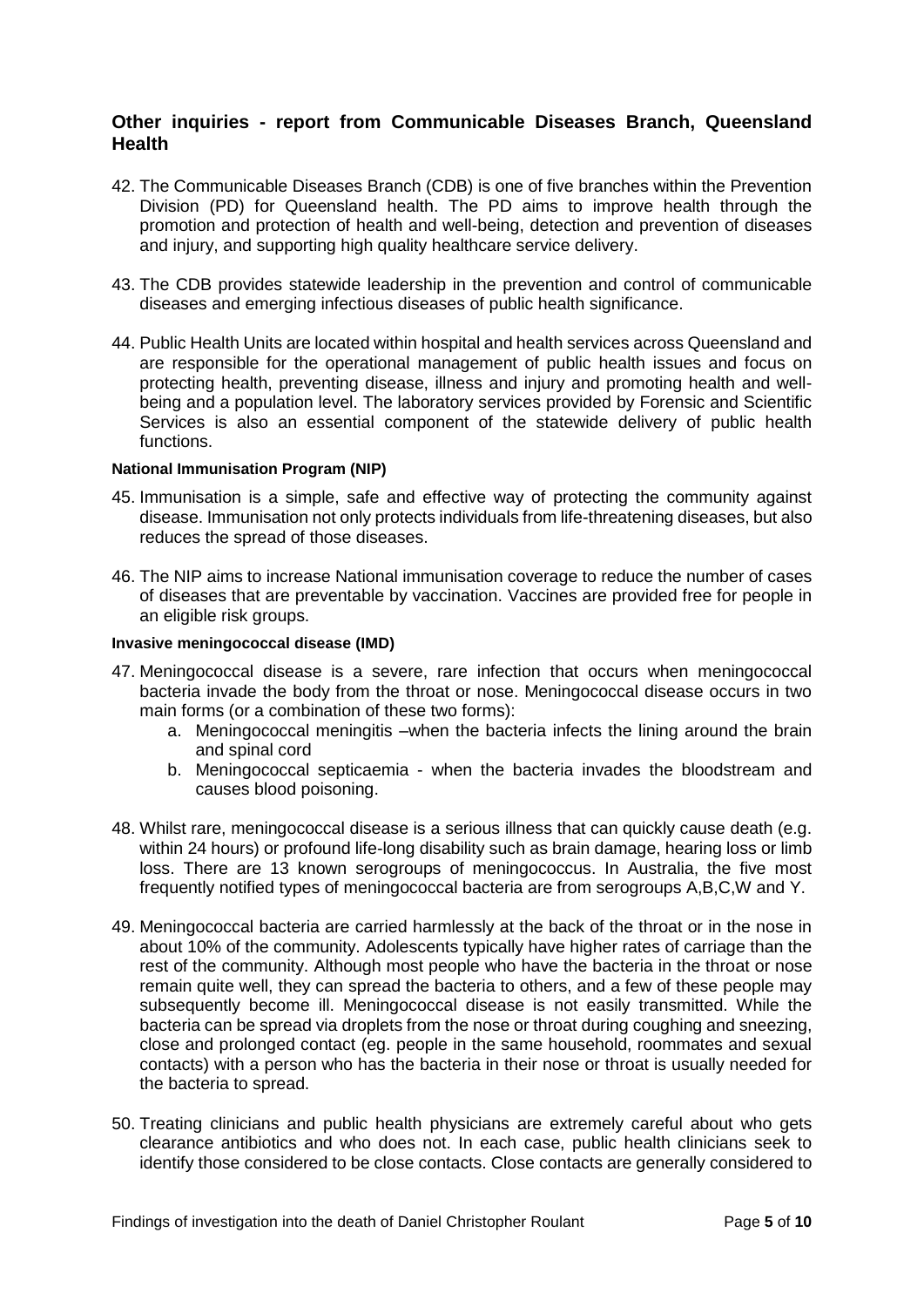be those who have lived in the same house as the person with IMD over the week before they become unwell.

#### <span id="page-7-0"></span>**Vaccine prevention**

- 51. Vaccines can provide protection from the disease caused by the five more frequently notified meningococcal bacteria types (A,B,C,W and Y), but different vaccines protect against different types. No single vaccine protects against all types.
- 52. In Australia immunisation against meningococcal ACWY at 12 months of age is included in the NIP schedule. A single dose of meningococcal ACWY vaccine is also offered to students in year 10 and for adolescents aged 15–19 years through their GP or other registered immunisation provider.
- 53. There are two meningococcal B vaccines available through the private market. Neither vaccine is funded under the NIP.

#### <span id="page-7-1"></span>**IMD Notifications**

- 54. IMD is a notifiable condition on provisional diagnosis and on pathological diagnosis.
- 55. This incident was first notified to public health authorities on the morning of 6 December 2017. There had been contact from Forensic and Scientific Services (FSS) advising the father of Daniel that he had passed away from meningitis.
- 56. Upon obtaining that information it is apparent that public health authorities contacted a range of persons who may have had close contact with Daniel including his family, housemates, their visitors, the workplace, and GP practice, staff at forensic services, police and ambulance attenders.
- 57. According to the report to the coroner from CDB the public health focus is to identify people (contacts) who, because of the timing and degree of exposure to an IMD case, are considered 'higher-risk' of harbouring the same bacteria in their nose or throat, which could facilitate further transmission, or on rare occasions, lead to illness. Higher risk contacts, such as members of the same household, are recommended to receive clearance antibiotics, vaccination and specific public health advice.
- 58. Meningococcal vaccination may be offered to higher-risk contacts to further reduce the small risk of secondary cases. The rationale for vaccination in this context is to protect individuals from infection with an invasive strain of meningococcus that may still be circulating in their social network, including among persons who did not receive clearance antibiotics.
- 59. In addition to clearance antibiotics, vaccination with an appropriate vaccine is indicated for unimmunised household-like contacts of cases of IMD and meningococcal conjunctivitis confirmed to be caused by serogroup A, C, W or Y.
- 60. Public Health Units facilitate access to appropriate vaccine either directly, or through existing jurisdictional arrangements with primary care or immunisation providers.
- 61. On 8 December 2017 FSS advised the type was serogroup B. CDB advised vaccination with the MenB vaccine is not recommended after a single case of IMD caused by serogroup B, primarily because it is a multi-dose course, and a single (first) dose is unlikely to confer protection to the contact during the period of higher risk of disease.
- 62. Vaccination of household contacts with MenB vaccine should, however, be considered if a second serogroup B case occurs in the same household (even if >30 days later), as this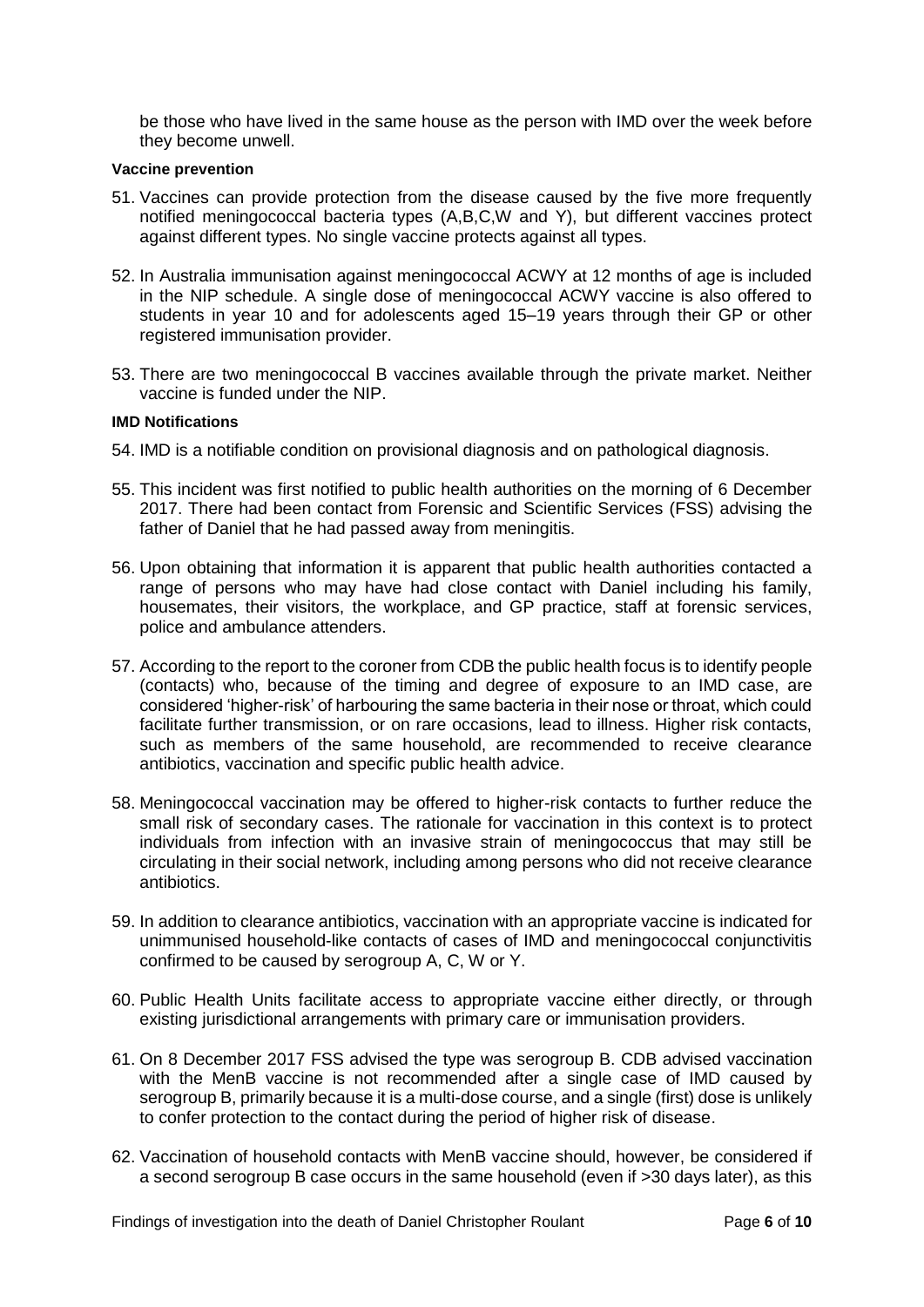may indicate increased susceptibility of family members to IMD and/or ongoing transmission within the household.

- 63. It was noted that CDB were aware of four recent cases of meningococcal disease with three out of four cases being meningococcal B and involving individuals who attended nightclubs in Fortitude Valley. Daniel's family expressed concern that CDB concluded there was no 'cluster' of cases identified particularly noting whether further reporting of such cases to the public was necessary.
- 64. CDB advised in response it views an 'outbreak' as the occurrences of more cases than are expected for the population or group under consideration over a specific period of time. The characteristics of the population or group under consideration can vary with time, person and place. Therefore, the expected rate of cases can also vary.
- 65. When considering whether cases of meningococcal disease of the same serogroup are part of an outbreak, further genetic analysis of meningococcal specimens can be undertaken to determine the similarity of bacteria causing infection and therefore likelihood of association between cases. FSS performed this analysis of the other meningococcal B cases and the three other cases were determined to be unrelated to each other. Given this information QH would not consider this to be part of a cluster or outbreak of cases.
- 66. The family also queried QH's policy for media release for meningococcal cases after having been advised by health officials that no media statement would be made in relation to the death. QH advised that meningococcal bacteria are not easily transmitted and require close, prolonged contact. Public Health management of IMD generally focuses on the follow-up of close contacts of cases most likely to be carrying the bacteria in their nose and/or throat, rather than messaging the broader public. This is in contrast to managing a case of measles virus, by way of example, which is highly infectious and involves significant risk of disease transmission. Cases are publicly reported by QH in weekly notifiable condition summary reports, quarterly case counts for IMD and by way of health alerts where necessary. QH also periodically issues preventative based immediate releases regarding meningococcal disease and vaccines.
- 67. Daniel's family also queried the fact that notification was not made to individual employees. QH noted that while public health management of co-workers would be routinely undertaken for those who are considered close contacts, broader messaging would depend upon contextual factors of the case and their workplace including, but not limited to, the need to protect privacy, obtaining consent to release medical information, size of the workplace, number of close contacts within the workplace, and level of perceived risk among co-workers. The communication strategy is guided by the Communicable Diseases Network Australia Series of National Guidelines and determined by the relevant public health unit.
- 68. It is evident that it was not considered necessary to advise fellow employees as they were not considered to be close contacts as distinct from his roommates who were contacted.

#### <span id="page-8-0"></span>**Conclusions**

69. Daniel Roulant has died from an acute bacterial infection that can cause death within hours. In particular Daniel had contracted both meningococcal meningitis and meningococcal septicaemia. This is a more dangerous form of meningococcal disease with a high fatality rate. His roommates had seen him earlier with a headache and not looking well. Symptoms may include common flu like symptoms and it is only in the later stages that a purple rash may develop.